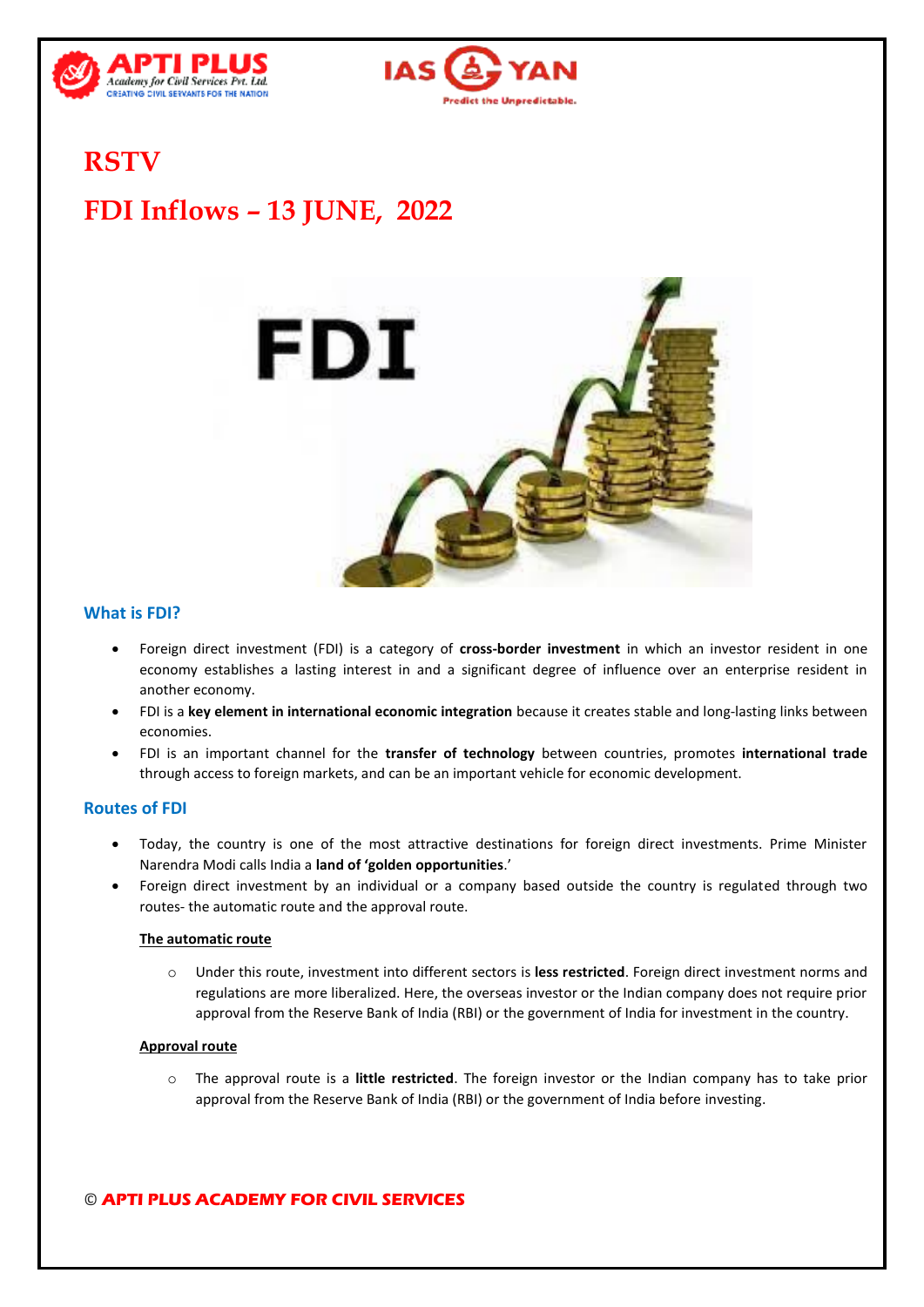



## **Why in news?**

- Recently, India has emerged as a **preferred investment destination** with FDI inflows increasing 20-fold in the last years.
- The **highest ever annual FDI inflow** of 83.57 billion US dollars was recorded in the Financial Year 2021-22.
	- In **terms of investors** countries of FDI Equity inflow,
		- o **Singapore is at the top with 27%**
			- o followed by the U.S.A with 18% and
			- o Mauritius at 16% for the FY 2021-22
	- In **terms of sectors**, out of total FDI received,
		- o **Computer Software & Hardware emerged as the top FDI recipient with 25%**
		- o Service sector with 12%
		- o Automobile Industry with 12%
- In **terms of State**, **Karnataka** has received the majority share of FDI equity in the 'Computer Software & Hardware' sector.
- In past years, to promote FDI in India, the government has adopted various **investor-friendly policies**, wherein most sectors except certain strategically important sectors are open for 100% FDI under the automatic routes.
- 853 FDI proposals have been disposed of through the **Foreign Investment Facilitation Portal** in five years since the abolishment of the Foreign Promotion Board (FIPB).

#### **What does the surge in FDI inflow indicate?**

- The major **FDI inflows are coming** to sectors like Information Technology (IT) where the **return is expected to be maximum**.
- Even FDI tracking shows that the sectors in which investment is made are showing higher growth potential.
- For FY 2021-22, the Indian economy is expecting quite a few interesting deals to further increase FDI inflows.
- As compared to FY 2020-21, the FDI has not grown much.
	- o **2020-21 was an exceptional year of pandemic**. Under which **large-scale investment** has been witnessed in India.

#### **Why there was a sharp increase in FDI during COVID-19 (FY 2020-21)**

- In the **last eight years**, the government has adopted several measures with a focus on bringing up FDI inflows.
	- o **Extended** sectoral caps in many sectors, like; Agriculture & Animal Husbandry and Plantation, etc.
	- o Simultaneously, the government **expanded** the automatic routes under FDI inflows, like; Mining, Coal & Lignite and Broadcasting, etc.
	- o **Diluting** several clauses by allowing single-brand retailers to start online sales.
- Various other initiatives to **boost manufacturing in India** have also increased FDI inflows in India:
	- o Reduction in **corporate tax** from 30 per cent to 22 per cent.
	- o Keeping in view India's vision of becoming 'Atmanirbhar' the government has also announced **production linked incentive (PLI) schemes** for 14 key sectors of manufacturing.
	- o Promotion of electronics manufacturing has been a key component of the **Make in India program**.
	- o Various state governments are also promoting manufacturing sectors.
- Investors around the world **ranked India as the 3rd most attractive destination for FDI**, 80% will invest in the next few years of which roughly \$500 billion has been invested already.
- Other than that Indian **Prime Minister's meeting with top CEOs** of the world with several Union Ministers following individually has attracted investment during FY 2020-21.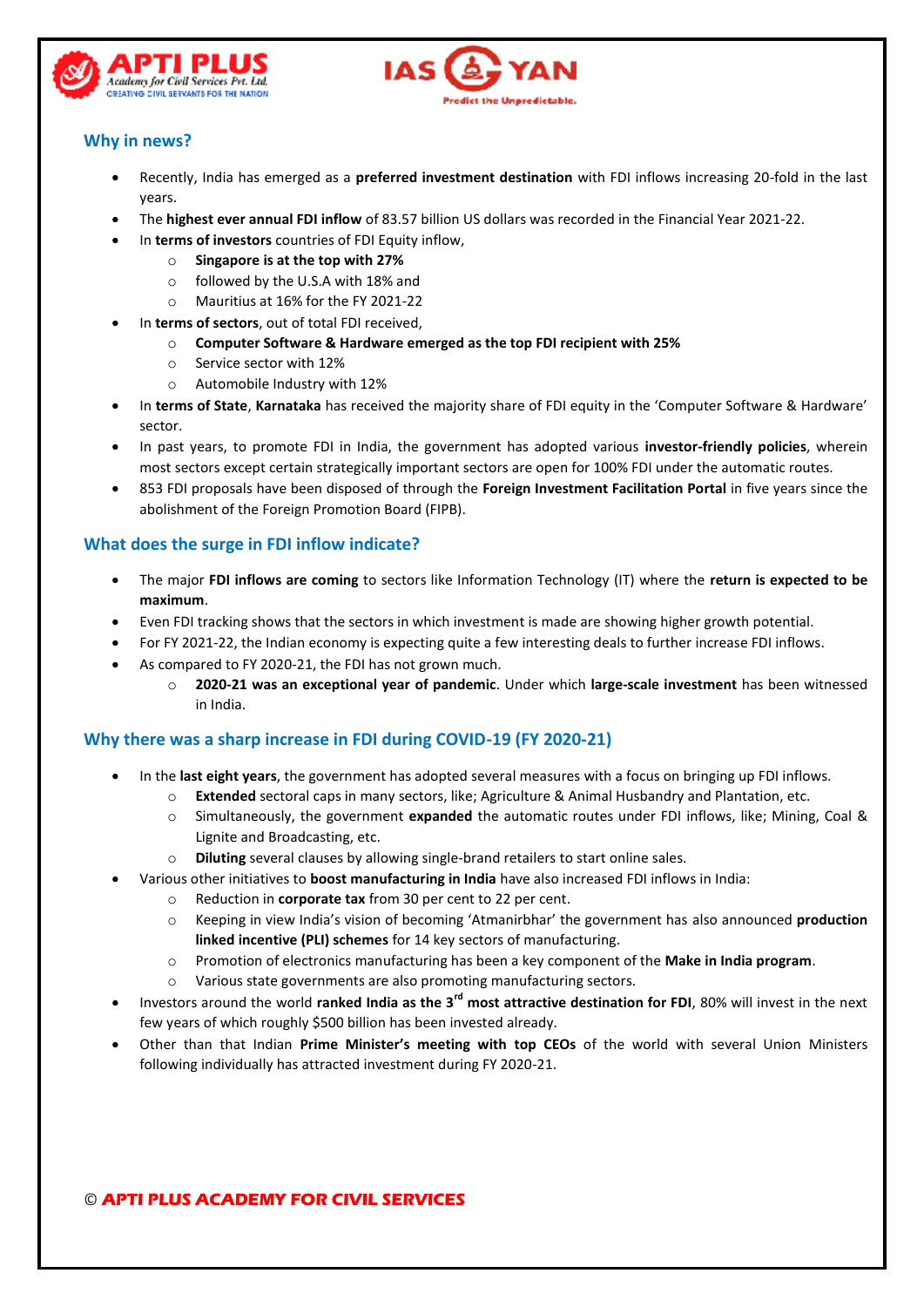



## **Perspective from sector**

- FY 2021-22 FDI inflows' highest share in Computer-IT was on expected lines.
- However, with **a \$193 billion deficit in trade**, India has been pitching for a **manufacturing hub**. The government is investing heavily in manufacturing as it is important to understand and facilitate the manufacturer.
- India's FDI inflows tend to increase or get strong in the next 4-5 years. **India is offering a combination of sectoral sides**, in the IT sector, India is offering a **skilled workforce**, whereas in the manufacturing sector India is offering a large **labour force**.
- India's **supply chain mechanism** is going to be a big driver.
- At the global level, the recent **Chinese spat with the U.S.A**, Australia and Germany have forced foreign investors to look for markets other than China. Vietnam tends to be too small to handle global demand, hence, **India is considered the best alternative to China**.

#### **Why upward movement in FDI in coming years?**

- The upward movement is **based on three pillars**:
	- o Huge consumer **demand** in India
	- o **Government policy** to support FDI
	- o India's strong **economic fundamentals**
- The upward movement is being tied with the **strategic effort** by India like diplomatic outreach by PM and various Union Ministers, economic alliance with other countries like **Free Trade Agreement** (FTA) will pay off and tie in the defence sector will further deepen.
- **EY Europe Attractiveness Survey 2022** indicates India will attract \$120-160 billion by 2025.
- With defence, the **space sector will also open up for FDI inflows**.
- PLI scheme in 14 sectors will allow the foreign-based company in India. Among them, IT and the digital sector will grow the most.
- In manufacturing, the **live portal** to help ease of business, **GATI Shakti on logistics** and investment in **infrastructure**  will also pave upward movement in FDI.

#### **Most FDI comes from which country and what does this indicate?**

- Mauritius was the leader in FDI inflows of India, but since India-Mauritius **Double Taxation Avoidance Agreement** (DTAA) is decreased significantly and will even decrease more in coming times.
- For FY 2021-22, **Singapore proved to be the top FDI investor for India**.
- As per the current trend, the major economic policies like **FTA are corresponding to FDI**. In other words, countries signing FTA are exchanging investments.
- Hence, many FDI is expected to come from countries with which India signed or will sign FTAs.

#### **What more needs to be done to maintain upward movement?**

- The **Ease of Doing Business** (EoDB) has brought important improvement in investment in the past. Yet there is a **need to ensure more innovative ways to further improve EoDB** in India and at par with Singapore and U.S.A.
- Government must ensure '**what we are plan to invest get invested'**.
- More and more products and companies should be brought into **PLI-Scheme** and should be continuously **updated**.
- Need to increase the **confidence of investors** by ensuring fairness working in India and respecting international arbitration.
- Other than that, **direct tax reforms** in line with indirect tax reform to simplify like reform in Direct Tax Board (DTB) and other comprehensive reforms in line with the needs of the \$5 trillion economies.

There are various reasons behind India becoming a preferred destination for investors across the world in terms of FDI inflows hitting a record high in FY 2021-22. But there is still a lot more to be done with evolving policies and also making it more lucrative to come and invest in India.